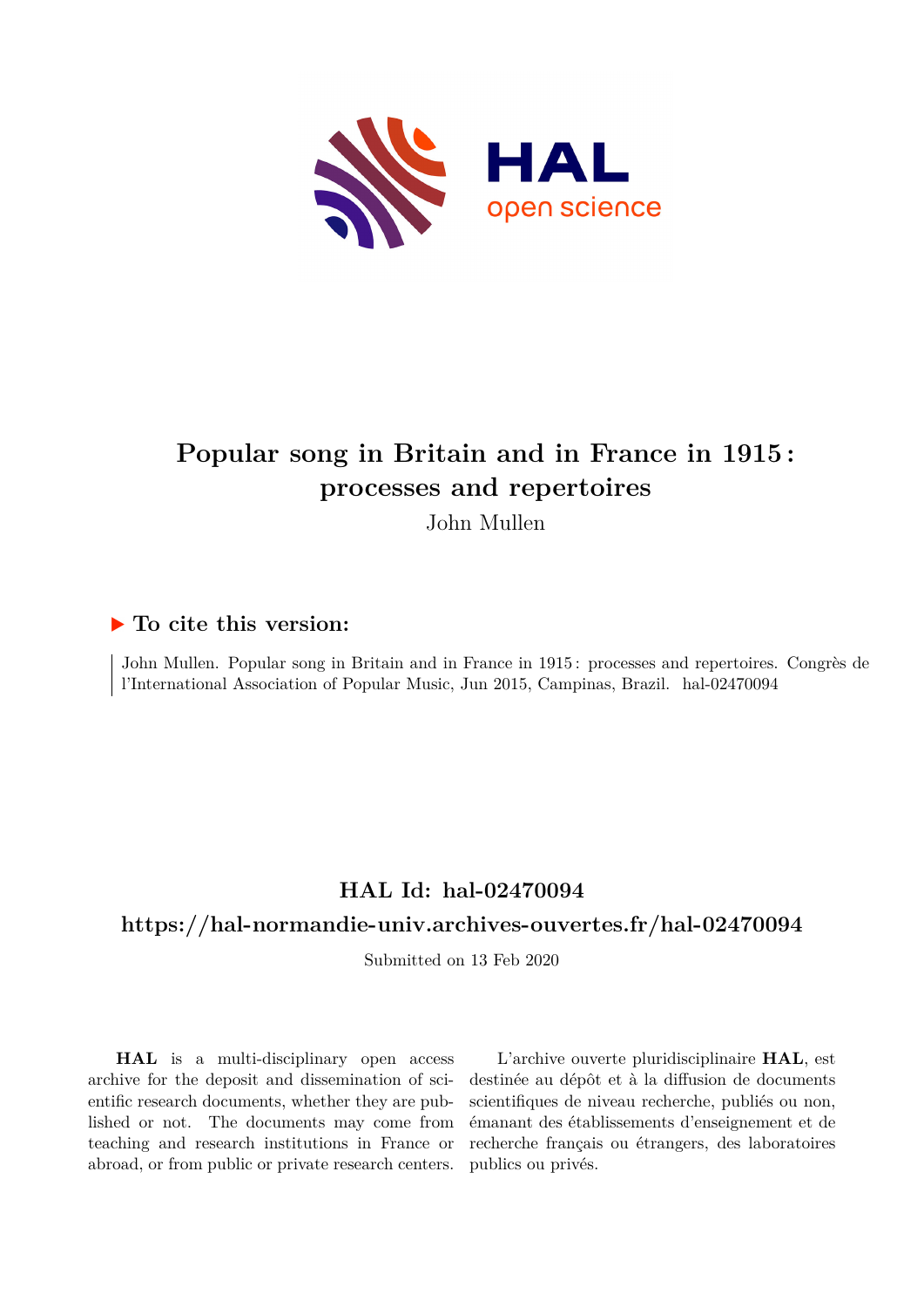

**Popular song in Britain and in France in 1915 : processes and repertoires.**

**Conference of the International society for the Study of Popular Music Campinas, Brazil, June 2015**

## **John Mullen Universit**é **Paris-Est Cr**é**teil**

## Why 1915

It is important to have a tight focus. Books have been written on « British music hall from 1860 to 1920 », but for a deeper understanding, a closer focus is essential. Things in entertainment changed quickly, if less quickly than today .

Obviously I've also chosen 1915 because it's exactly a century

ago. I'm interested to see which of the tools we have developed to study more recent pop music can be applied to the situation a century ago.

So all the songs I will mention (and all the song titles on your handout) are from that one year.

### What did the two industries have in common?

In both cases we are talking of music from the towns. Since 1850 the majority of the British population lives in towns, and in France the size and power of Paris Bordeaux or Marseille sis constantly growing.

In both cases, sheet music and live performance were at the centre of the industry. Gramophones are reserved to a small minority of the population : often middle class somewhat geekish amateurs rather than the ruling class .

In both cases it is the song, the 3 to 4 minutes song which dominates, and a singalong chorus is frequently used. The star system is well established and the private lives of the leading singers widely discussed in the popular press.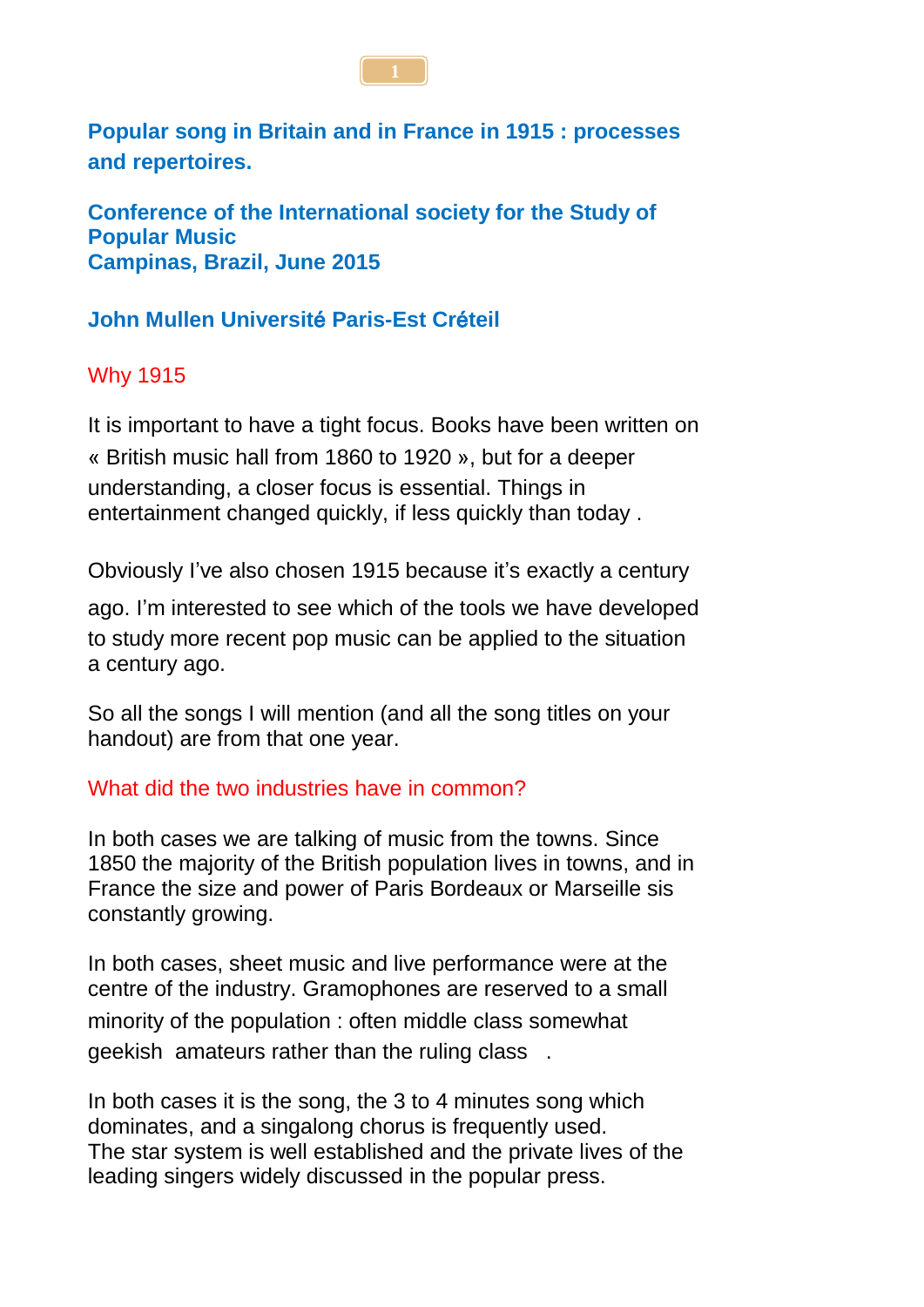

In both cases it is a mass industry. The new music halls being built in Britain or in France have 2 000 or 3 000 seats. The

French café concerts from 200 to 1 000 seats.

The audience for the songs is socially mixed, mass and intergenerational. Twelve year olds listen to the same music in the streets and in the theatres as do adults and old people.

General levels of technology are similar. From the point of view of the song the key fact is that microphones will not be used on stage until the late twenties. This fact must have influenced not only the use of voice but also no doubt the relationship with the audience, and the important role given to singalong choruses.

The fact that the radio has not yet arrived has an important effect. Almost every night the singer is performing to people who have never heard the songs before. It is fair to say that this situation does not encourage musical innovation. The singalong sections in particular must be extremely easy to pick up.

#### What were the differences?

The British music industry is much bigger. Urbanization is far more advanced. Remember the French army of 1914 is fundamentally an army of peasants whereas the British army is an army of urban workers.

Concentration of capital in the entertainment industry is far more advanced.

In Britain, in 1915, music hall chains or individual theatres have shareholders, and are highly profitable enterprises

In 1915, the London Coliseum paid out 25 per cent, the Leicester Palace 10 per cent and the Hackney Empire 6 per cent.

There was a far higher proportion of smaller venues (cafés concerts) in France than in Britain.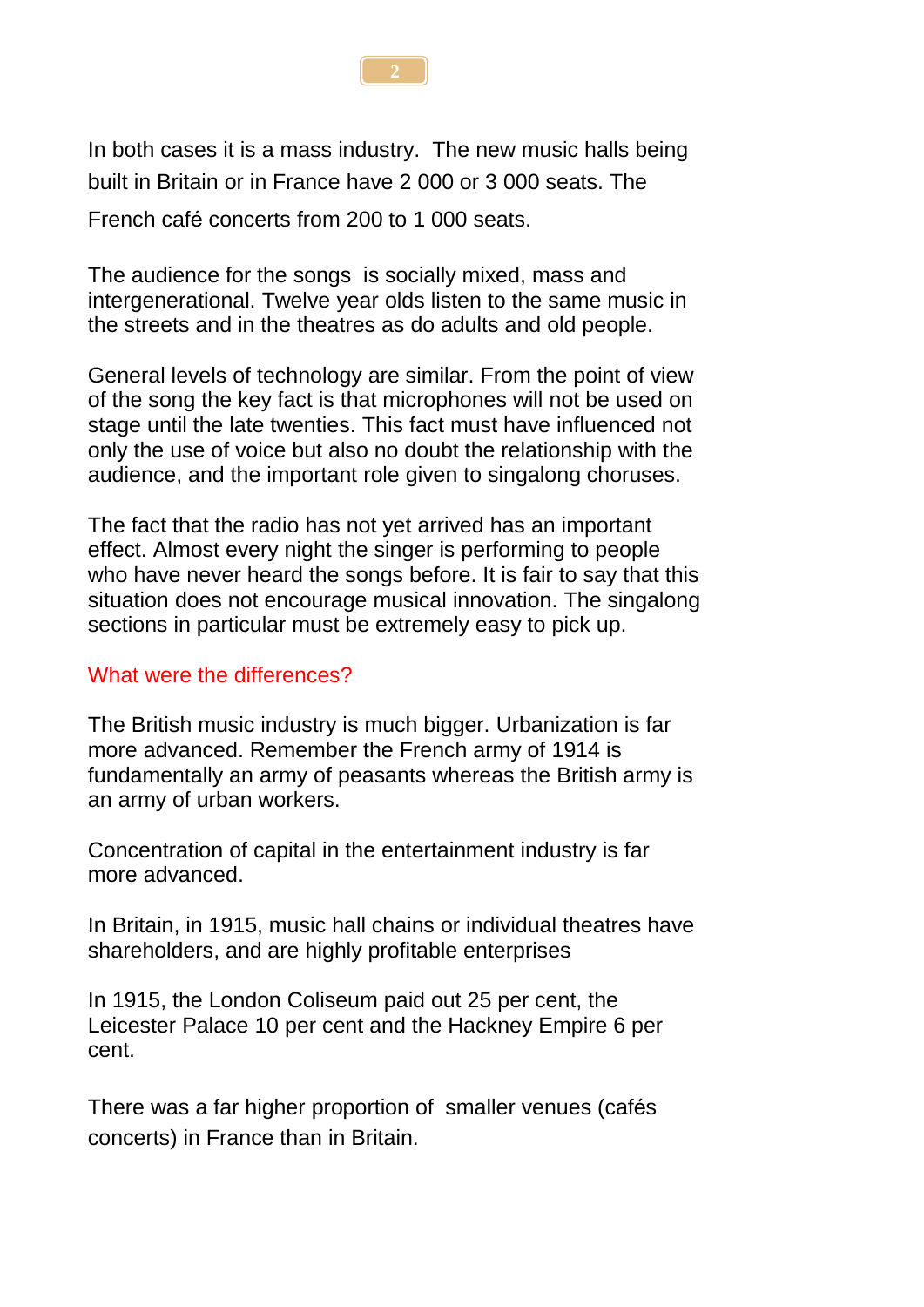

Theatre chains have far more power in GB . Theatres often had to join or fold

In 1915, for example, the owners of the proudly independent Alhambra theatre in London was obliged for financial reasons to join one of the major chains, London Theatres of Variety.

This concentration has led in GB to the rise of revue, a new kind of evening entertainment which contrasts with the traditional music hall evening made up of individual turns.

Revue is a highly capitalized and artistically centralized show which could travel the country ( and even sometimes go on tours of America, Australia or Africa ) as a bloc. It was extremely popular. In Bristol, a city of around 300 000 people in 1915, the revue Passing Events sold 25,649 tickets the first week, a record for the town.

Revue benefitted from economies of scale. It involved large new groups of skilled workers, such as chorus girls, and introduced ever more lavish special effects to attract the audiences. Special effects for war scenes and wedding scenes came into their own.

Special effects At the end of the revue Kultur, in 1915, one could see the actors playing German soldiers 'drowned' on stage in the enormous tank normally used for synchronized swimming displays.1

The British artistes far more likely to be unionized

The Variety Artistes Federation had between 3500 and 4000 members

Members accepted union discipline and refused to sign contracts which paid less than the agreed union rate. In 1915, the union position was to refuse contracts which involved less than a week's work, and not to work on Sundays (even for charities, with the exception of war charities): several members

<sup>&</sup>lt;u>.</u> <sup>1</sup> The Encore, 7 January 1915.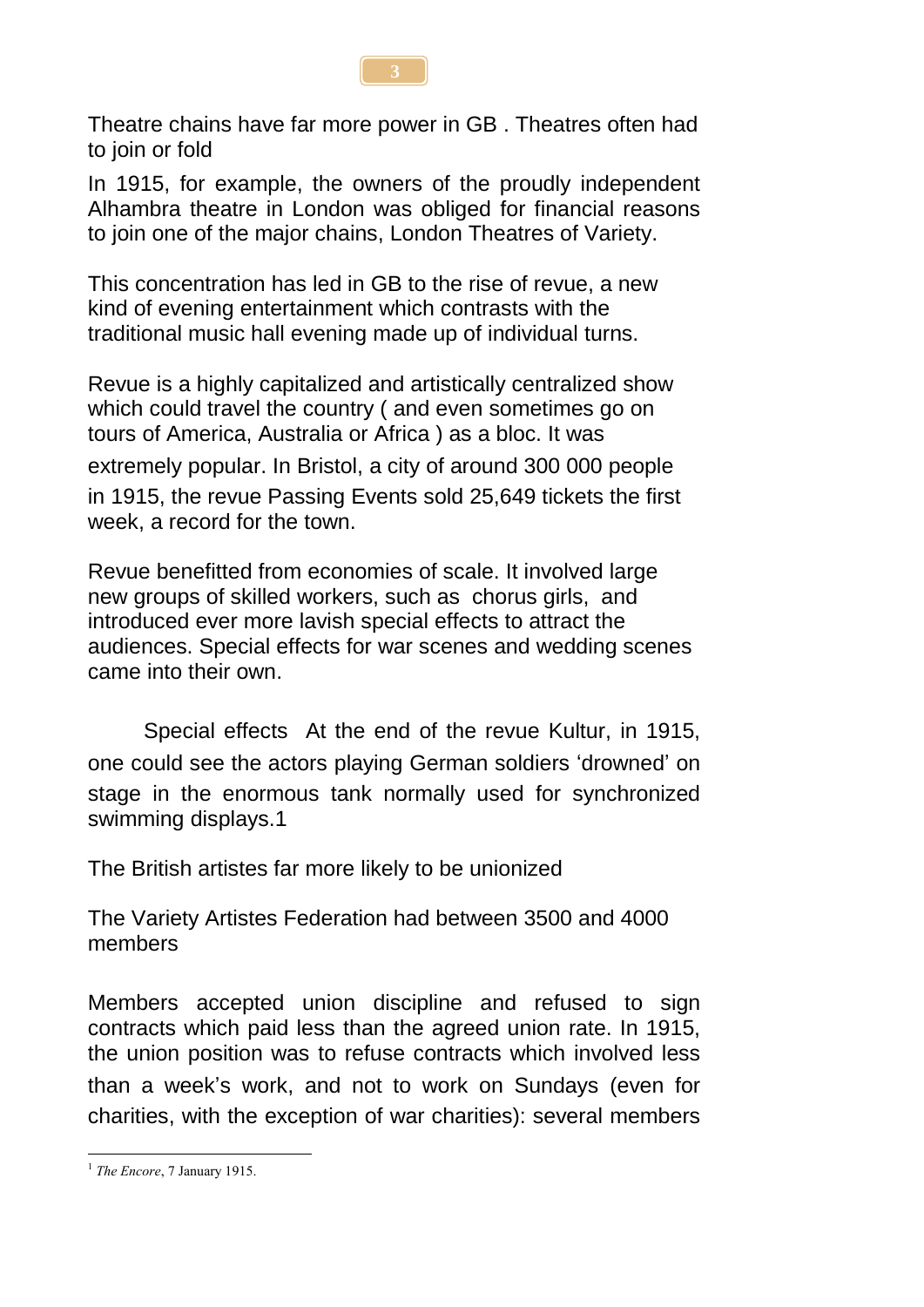were subject to disciplinary procedures for not having respected the majority decision.

Further research is required but it may be that the lyricists were not from the same social media in the two countries. In any case the list of known lyricists cited by Anne Simon includes « law graduates, doctors, classicists » And yet the songs tend to be in working class dialect, if it is a stage dialect. Perhaps in GB writing for the music hall was not respectable enough to attract classicists and doctors. Certainly the British sources suggest rather lyricists who hung around in down market pubs hoping to catch a singer who would by their song. This social difference, which needs to be checked up again, could also be linked to the stabilization of lyricist income in France ; in Britain, at this time, almost all lyricists sold for a single cash payment of a few pounds the rights to the song for performance or recording. They did not receive royalties.

### **France**

The French music halls and cafés concerts, along with the theatres, were closed down on the outbreak of war for reasons of national emergency. Only towards the very end of 1914 were they opening again one by one, and this process continued into 1915. There were even songs written to protest about their

reopening, singing « while our lads are risking their necks on

the front lines » some dare re-open music and tango clubs ! »

This serves to remind us also of the essential difference between the British and the French experience of the war : the French fought on their own soil.

### What were the reasons for the main differences?

Clearly the main reason for the differences between the two industries was the level of urbanization and industrialization, far more pronounce din Britain.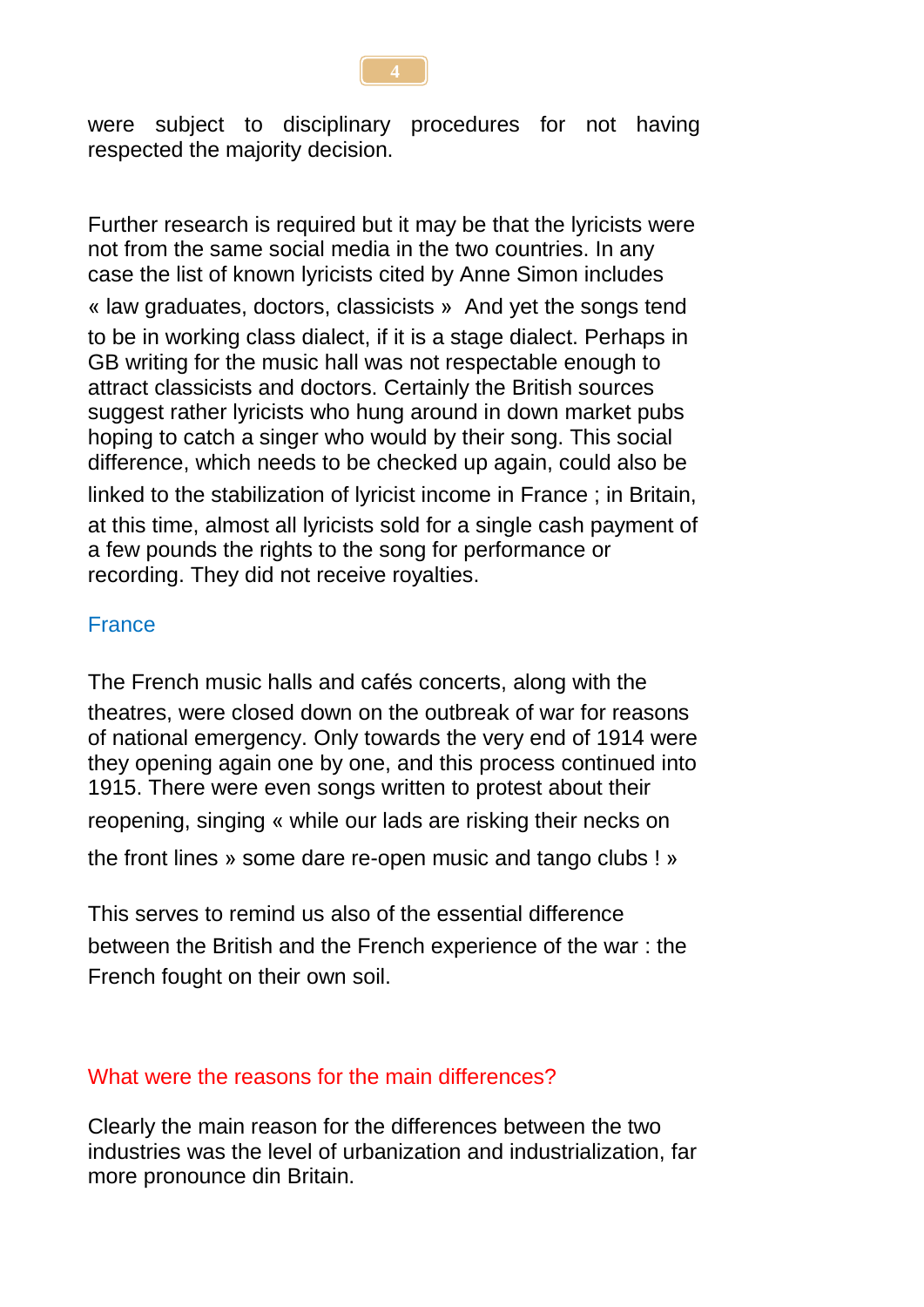#### **Repertoires**

What were the main characteristics of the two repertoires?

What did the two repertoires have in common?

[Note that the corpuses were constituted in a different manner. The British Library stores thousands of songs in sheet music form, one enthusiast transfers old cylinder recordings onto CDs, and otherwise songs are cited in the trade press or elsewhere.

In France there is official centralized censorship, so the police headquarters kept a copy of all songs authorized and all songs refused authorization and all songs authorized on condition that certain words were changed.]

In both cases songs would often refer to everyday life of the working classes. unlike, for example, the traditional rural song very insistently championed by Cecil Sharp and his folk revival movement at the time.

In both countries the use of working class language was essential to the appeal. That is to say, in both cases the experience of the working classes was validated.

Construction of neighbourliness:2

P'r'aps you don't know Johnny Brown who sold the flowers and fruit?

I stood 'im 'cos he used to make me laugh

The other day he rolled up in Khaki, if you please

I says, 'Lumme! don't it suit yer, Jack. Not 'arf!'

<sup>&</sup>lt;u>.</u> <sup>2</sup> This song can be heard on line at http://www.firstworldwar.com/audio/1916.htm (accessed 16 July 2014).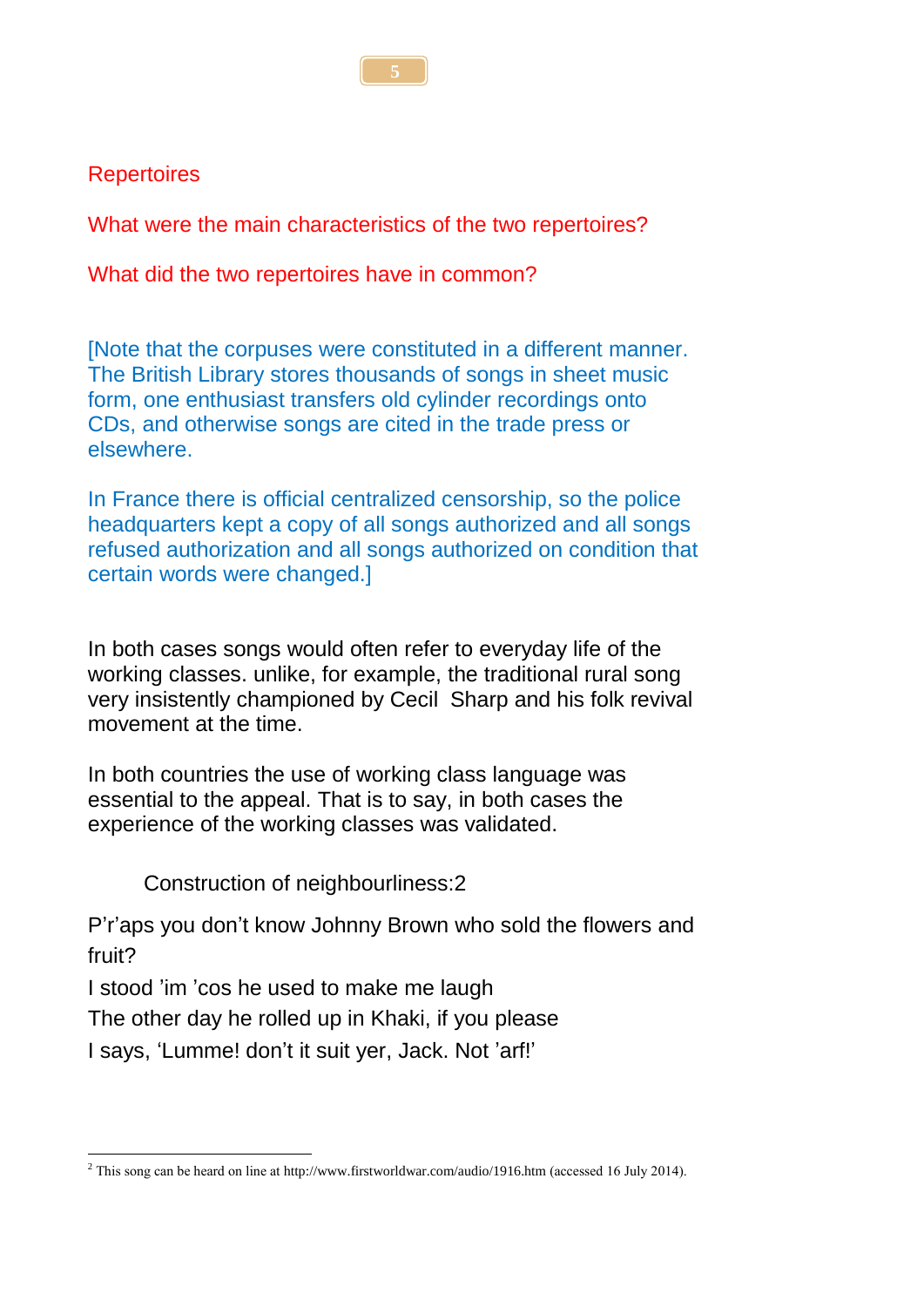

Everyday life reflected by references to **specific events** which changed people's lives

1915 French song (Simon 44) about getting married by proxy – in that year it was made legal for soldiers to marry even if they could not be present

Or the 1915 GB song « the Ladies football club » which reflected the intrigued or worried reactions about the extremely rapid rise of women's football, since men's football had become politically impossible to stage

In both cases, love was an important part of the repertoire, work far less so' : and in fact experience in the workplace was almost completely absent, as has indeed been the case with the vast majority of popular music repertoires today.

In both cases there was a kind of censorship and moral limits on what could be said.

In both cases the lyrics could be supplemented flexibly by the use of gesture and voice, in order to go further in certain theatres or for certain audiences or to avoid a censorship which is based in text alone.

#### Useful songs for the war drive

A number of songs work at building the sense of national unity of purpose, in a specific, intimate, neighbourly manner, which no doubt makes these songs more effective among the ordinary people than are speeches by bishops or ministers.

So (Simon 48 ) 1915 French song where a soldier narrator says n so many words

You see, my little wife, we do get in right well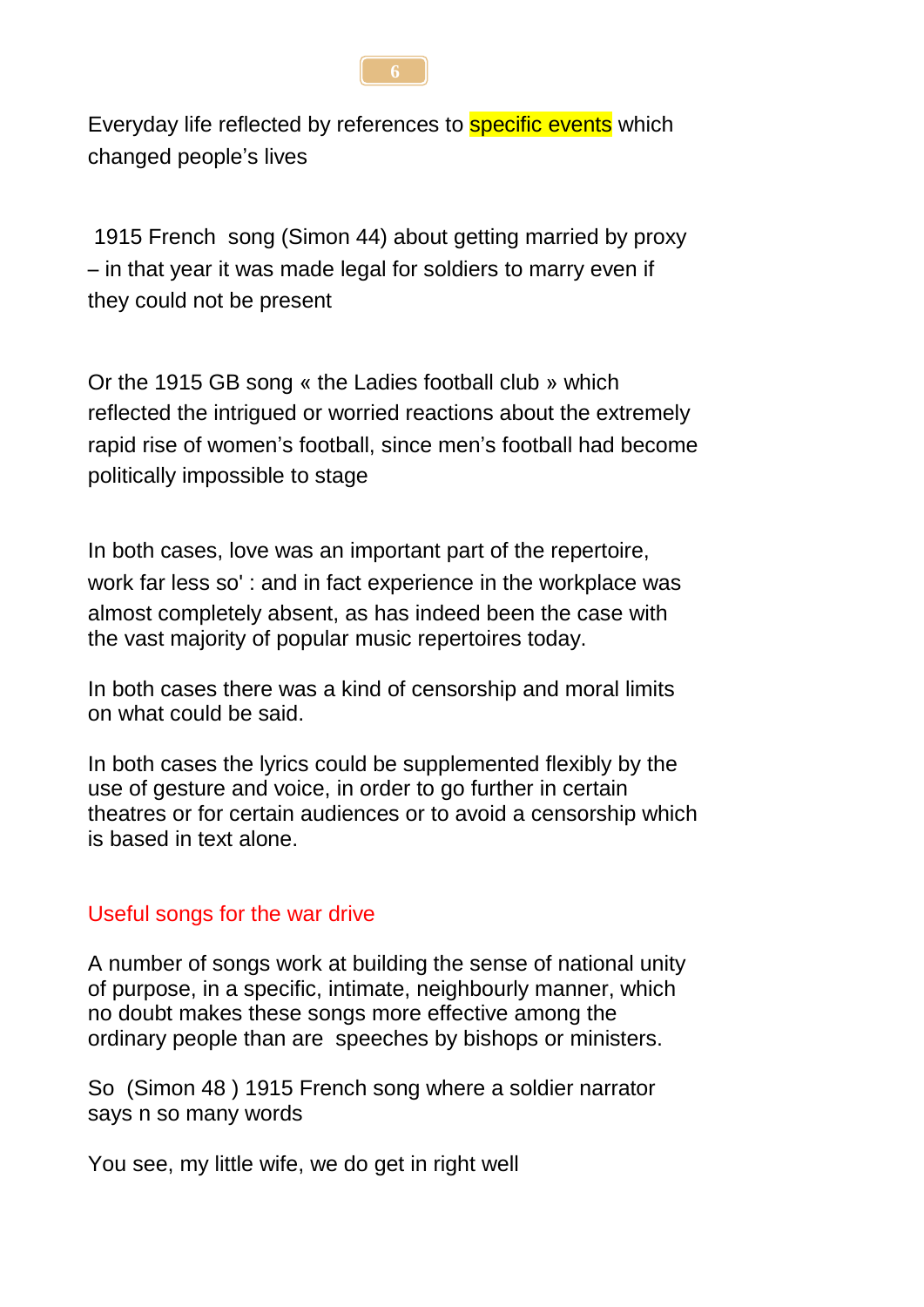

Us working men and the aristocratic lot When the fight against the savages is over We'll all be mates together, you will see

Tu vois ma petite femme qu'on fait bon ménage Les ouvriers et les aristos Quand on se battra plus contre ces sauvages

On s're de vrais poteaux

Another A French 1915 song ( Simon 165)

about fraternity in the trenches, a touching tale of how a soldier always allows his friend who has no family to read his letters form home

« a soldier is better than a brother, if we're sharing bread, we

can share our family » he says.

British songs also work at the war drive, of course You can see on your handout a series of songs about the war. Never let the old flag fall/be a soldier, lad of mine/ pack up your trouble sin your old kit bag…

Or the Gb song « All the boys in khaki get the nice girls »' Which is intended to encourage men to join the volunteer army (in France the army is a conscript army from day one.

There is plenty more analysis which can be done on exactly how the war is presented in these songs ( the glory of war is a

very rare theme, and the word « home » will very quickly become the most common word in British song titles, as dreaming of the end of the war becomes the easiest theme to sell.

It is worth noting however that the many enthusiastic recruitment songs sung in Britain in August September and October of 1914 are no longer anywhere near as popular. In the Greatest Hits of the Year collection produced by Francis and Day one of the major music publishers, in December 1915, there is not a single recruitment song (although as you can see on your handout some were still being sung).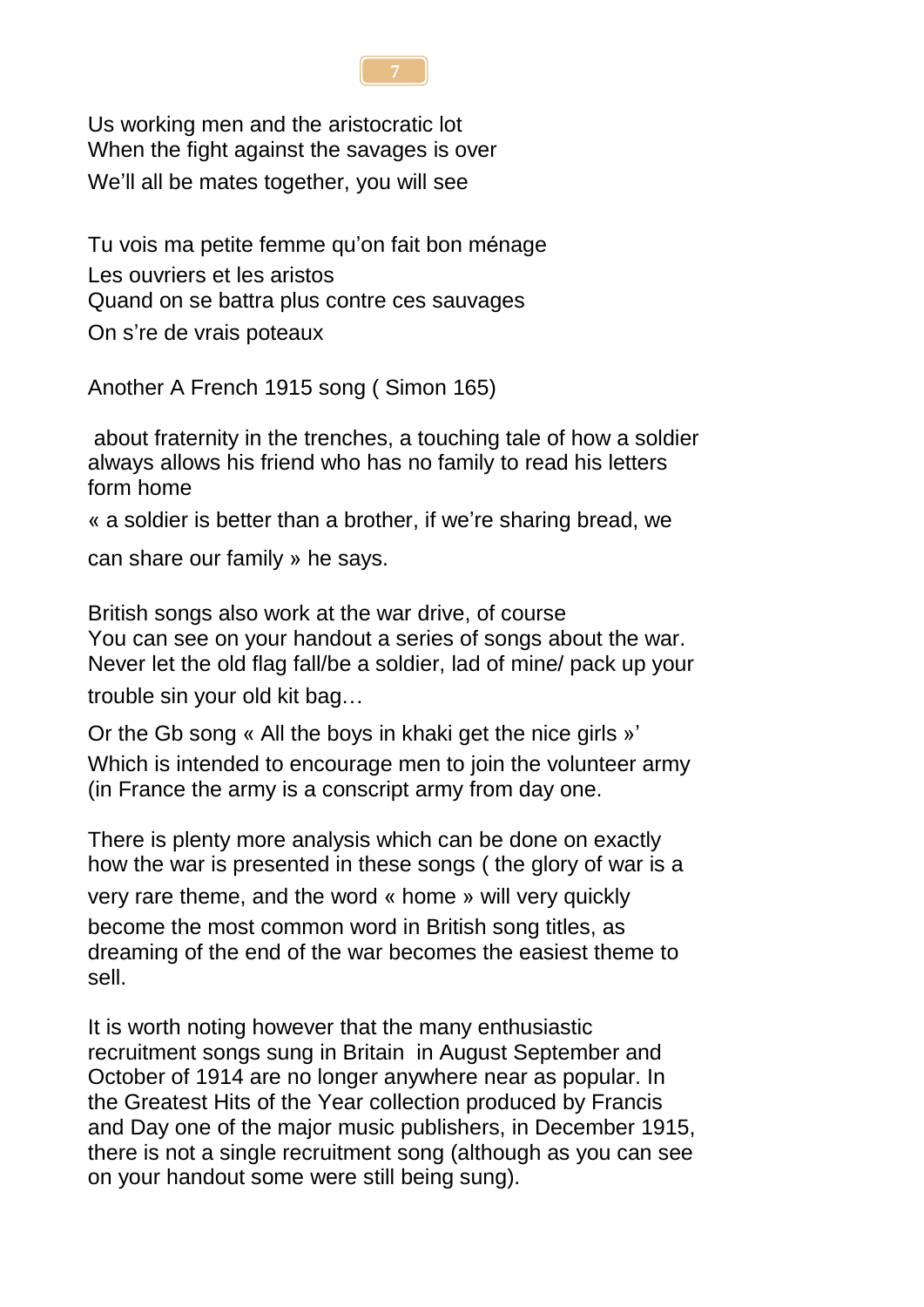

Song about the Gare de l'Est 1915 : the railway station where soldiers on leave arrived and departed

They've all got mud right up to their balls and a lot of them are covered with lice But still they are joyful and ready to fight

De la Boue ils en ont jusqu'au couils sont même des fois remplis de poux Ils sont joyeux et plein d'entrain (Simon 46)

Other songs celebrate the values of the homeland and its people

French 1915 song (Simon 189) in praise of nurses who bring the hearts and souls of our wounded soldiers back to life.

It is important to handle the huge changes going on in society. Another song reassures that the nurses are not sexually available (Simon 192). She takes care of the wounded says the song « while thinking of her own fiancée »

Very similar to a GB song from 1916, the Rose of No Man's land

It's the one red rose the soldier knows It's the work of the Master's hand, It's the sweet word from the Red Cross nurse, She's the rose of no-man's land.

In both countries (Simon 248) there are songs about being proud of young boys playing at soldiers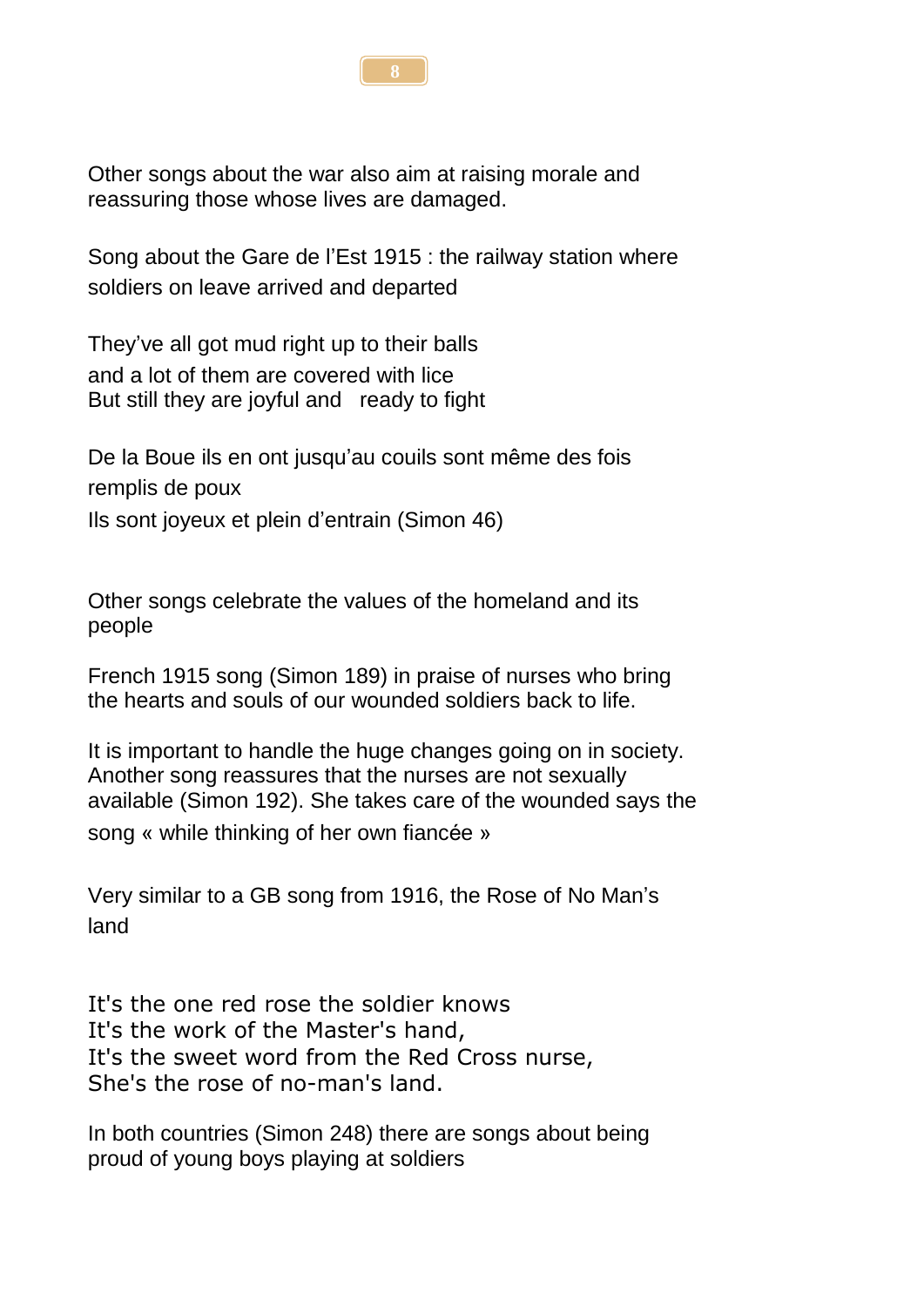

Both countries have songs talking of mothers

« French 1915 song « don't cry dear mother etc » (Simon 234)

### What were the main differences?

In Britain, the centrality of humour and jolliness is key. Shows have a circus flavour and the music hall evening will typically include animal imitators, jugglers, conjurors etc. . Performers generally saw themselves as showmen and showwomen rather than as artists.

Melodrama, which had been a feature of British music hall songs thirty years earlier, seems to have disappeared. Tragedy was almost never seen in the songs.

If hardships of everyday life in the war could be dealt with it was almost exclusively through humour.

In France there is a far higher level of realism, in particular about personal or even intimate matters which are banned de facto on the British stage.

So we find in the French repertoire [Anne Simon p 20] that (quoting from Anne Simon)

« the songs express the longing of separated couples for affection and sex ; they express the acute torment of those mutilated by the war, they express the terrible sadness of mothers grieving for their lost sons ».

This is absolutely untrue of the British repertoire.

One 1915 song which did not get through the censor, spoke of a female narrator who says how she loves to stare at the lovely bodies of men in scanty sportswear.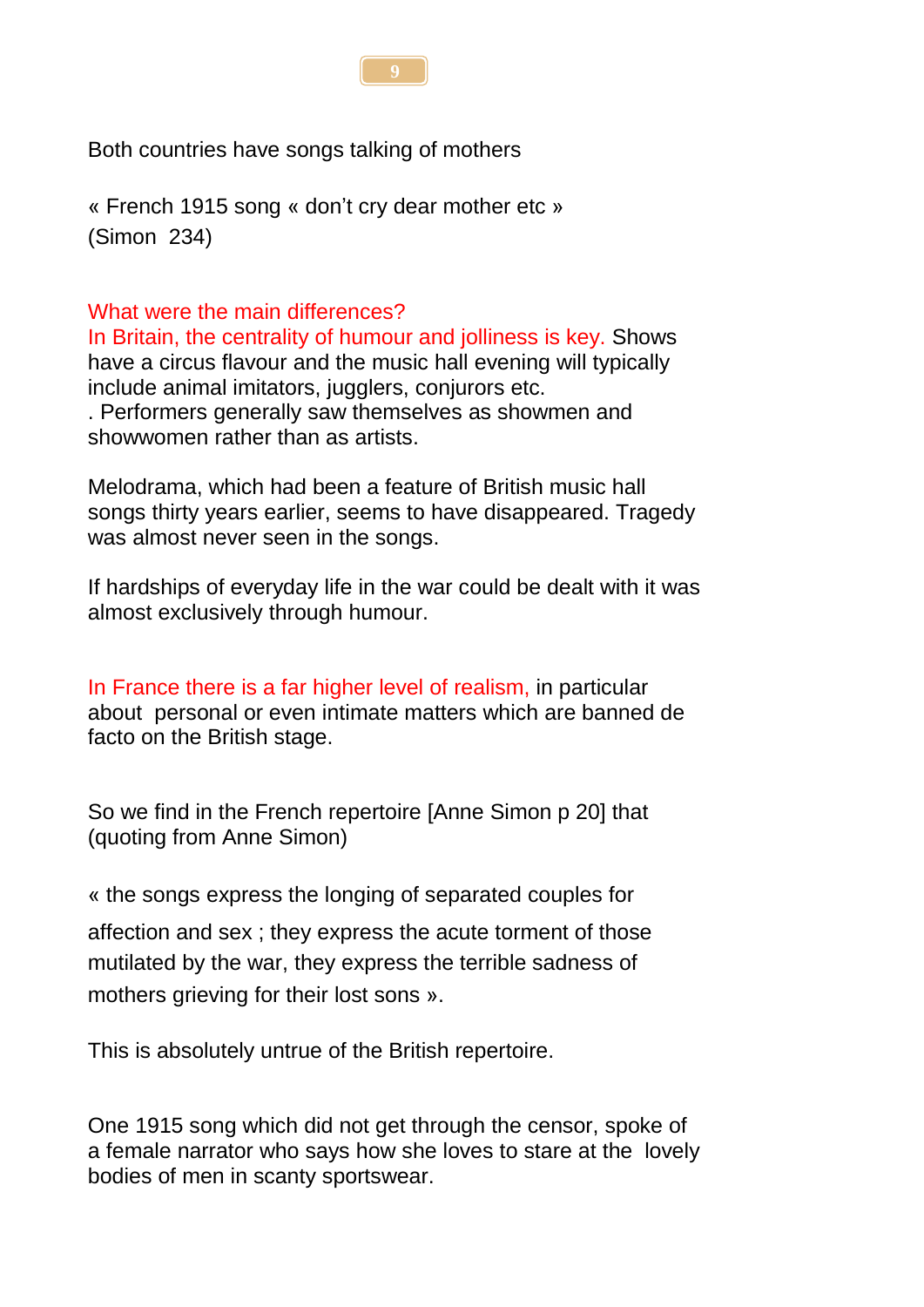So although this verse was censored in 1915, it was presented « Pour moi, la chose émouvante/ C'est de lorgner presqu'à nu/ Sous l'maillot, l'torse d'un beau gas/ Ayant du poil sous les bras !  $\frac{1}{2}$  (in the song "ah les petits homes)"

Another 1915 French song was censored since it spoke in a most suggestive manner of a woman on her wedding night and the « cigar » which her man was to provide for her as a gift.

Another 1915 song refused by the censors spoke of a soldier coming back from the wars impotent, but his wife being very understanding.

Also a song was censured in 1915 Toute aussi directe, cette femme qui n'hésite pas à dire : « J'en demande, il m'en faut ! ». Il s'agit des hommes, bien entendu. Elle n'a pas de préférence, « un jeune ou bien un vieux », ou encore « mariés ou célibataires », « qu'ils soient riches ou qu'ils soient gueux » 4 , elle ne peut pas se passer d'hommes et attend d'eux plaisir et frissons…La chanson est censurée, comme deux autres chansons sur le même thème :

These songs were censored… but they were presented to the censor so one might imagine the songwriter felt they would have been well received by audiences.

Other realistic of intimate songs were not censored. Here are three examples

One song (Simon 134)which spoke of the « terrible torture » of men being without women at the front.

1

**10**

<sup>3</sup> APPP, série BA 699, non visée par la censure entre 1915 et 1918, « Ah ! Les petits hommes ! *»,* paroles de Pinel et Chimenès, musique de Lust et Hamel.

<sup>4</sup> APPP, série BA 712, refusée le 28 juin 1915, paroles de Lucien Bouvet, musique d'Edouard Jouve, éditions Jouve.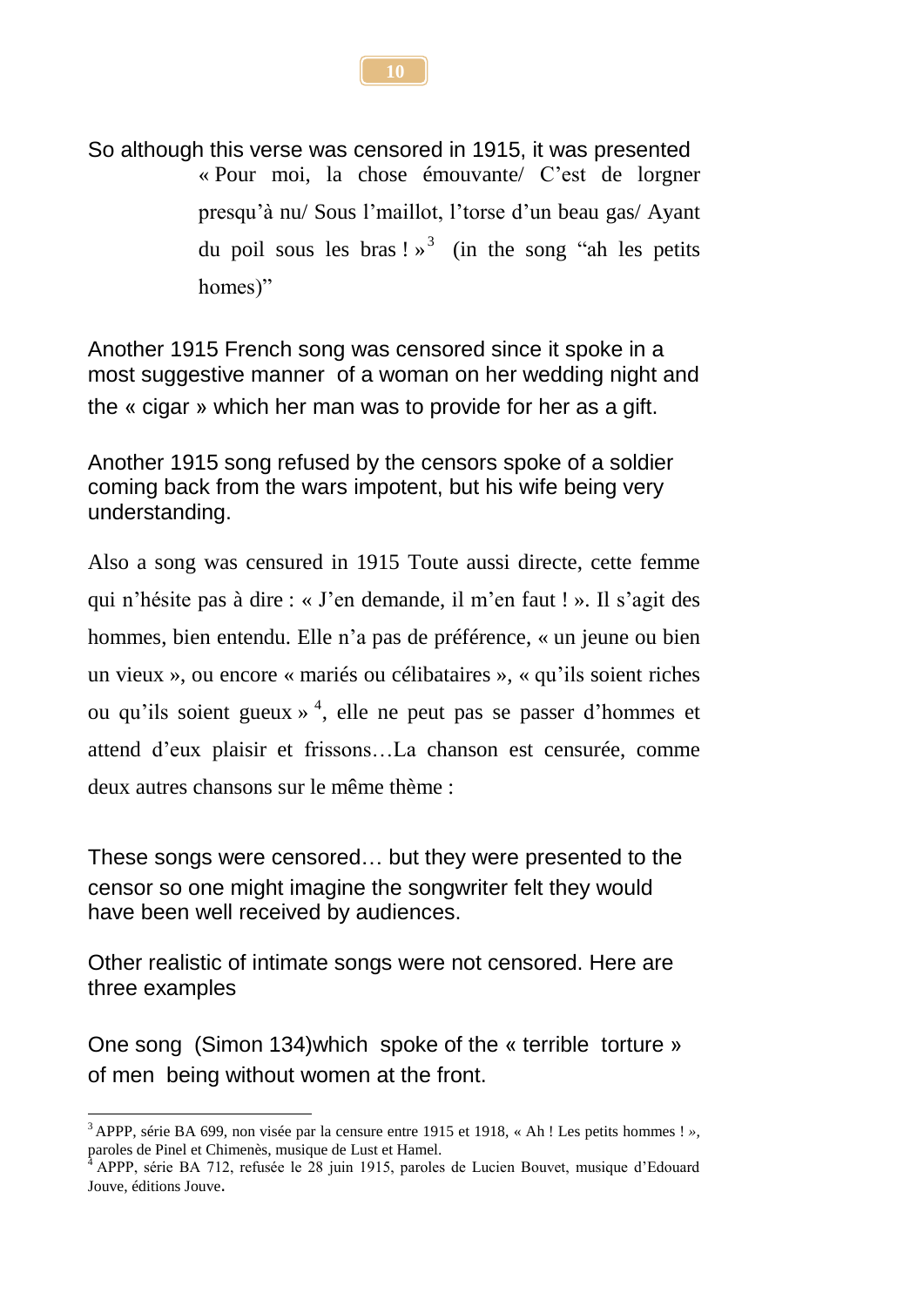

Another 1915 song (Simon 267) speaks of the children born who will never know their fathers cos they died in the war

But another (Simon 152) speaks of sexual frustration among the women who wait at home. Again this is quite explicit – in one song the woman narrator explains to her husband that she has been completely faithful and has not even masturbated while he was away.

Another still (Simon 157) recounts how the fiancée who had been reticent about sex gives everything to her soldier boyfriend when he comes home on leave

Several 1915 French song (Simon 135, 138, 144) promises plenty of sex once they get leave after 14 months at the front. It is explicit compared with Britsh songs, but it is not bawdy.

Another 1915 song (Simon 179) speaks of the flannel shirts sent by the penfriends (marraines), regretting that the flannel shirts didn't come with the women penfriends inside.

Songs may mix talk of sex with a moral project for the nation. A 1915 French song (Simon 119) has a soldier narrator who presents the war as a source of moral renewal. Before the war he was a pimp and his partner a prostitute, he says, but the military medal he has won means he must live up to it, and he

writes to his partner that she must give up prostitution ; he in

his turn promises to become an « honest working man ».

Songs about street kids 1915

« On connaît tout, on sait y faire

Nous pratiquons tous les métiers

Aux bourgeois on ouvre les portières

Leur z'y donnant des noms princiers […]

Le soir nous changeons de boulot

Pour mettre quelques ronds dans la caisse […]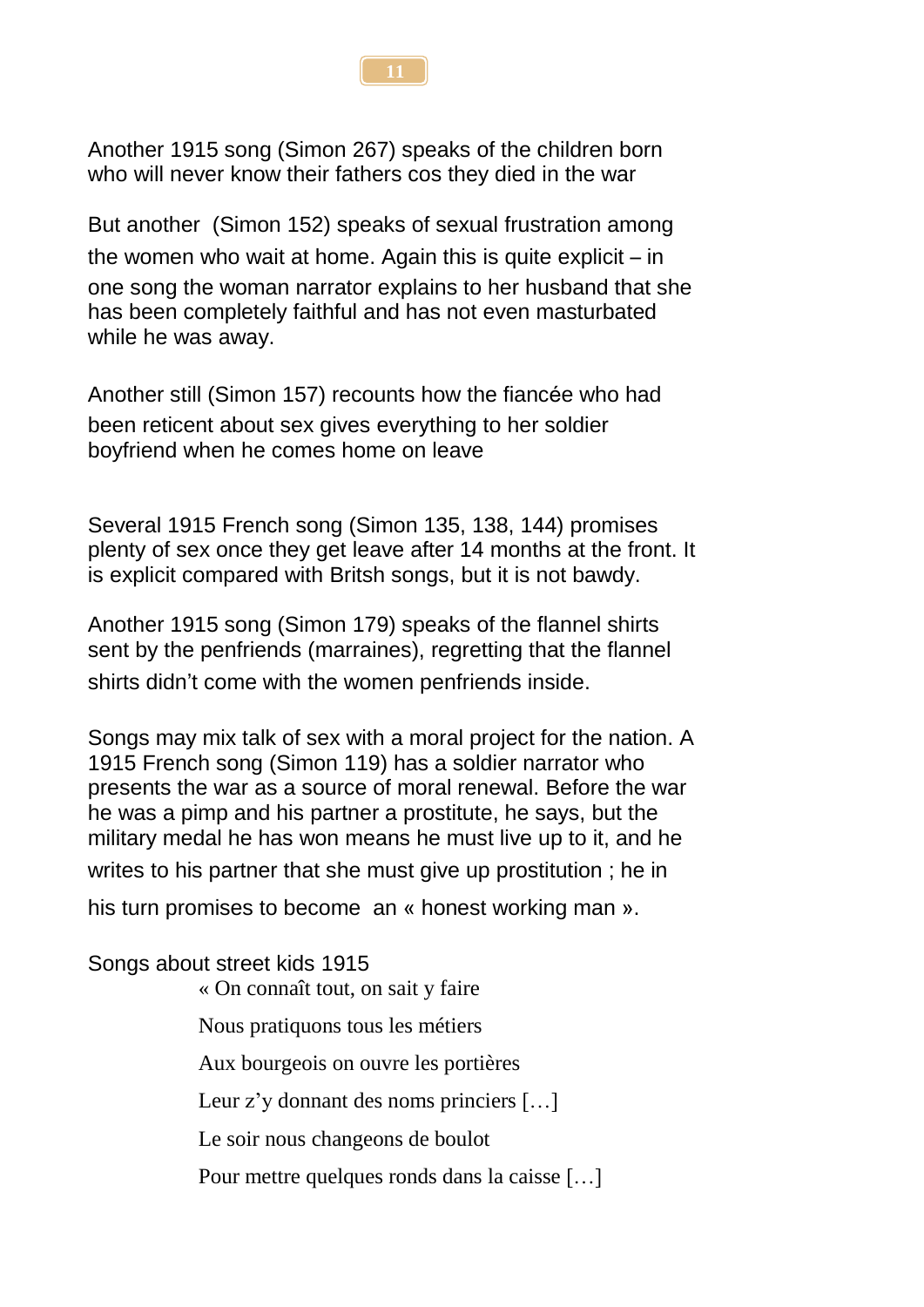Quand y a la fringale On s'en va aux halles Là dans les paniers Ya de quoi bouffer On chipe en passant Une pomme au marchand.  $\frac{1}{2}$ <sup>5</sup>

### Racism

As well as these star acts, there were at least a dozen other blackface professionals in wartime music halls, as well as many amateurs. In 1915, one could see a novel act on tour of a young 'negro imitator' only eight years of age.<sup>6</sup>

One 1915 song, 'John Bull's Little Khaki Coon', blends a

celebration of the participation of Black African regiments alongside

the British Army with condescending racist content. The narrator is a

Black soldier:

Germany has found that the colours won't run

No matter how you shoot

We always stand our ground

And John Bull's very proud of his little khaki coon

1 <sup>5</sup> M.P., 1915, paroles et musique de Vincent Scotto, éditions Delormel/Fortin.

**12**

<sup>6</sup> *The Performer*, 18 February 1915.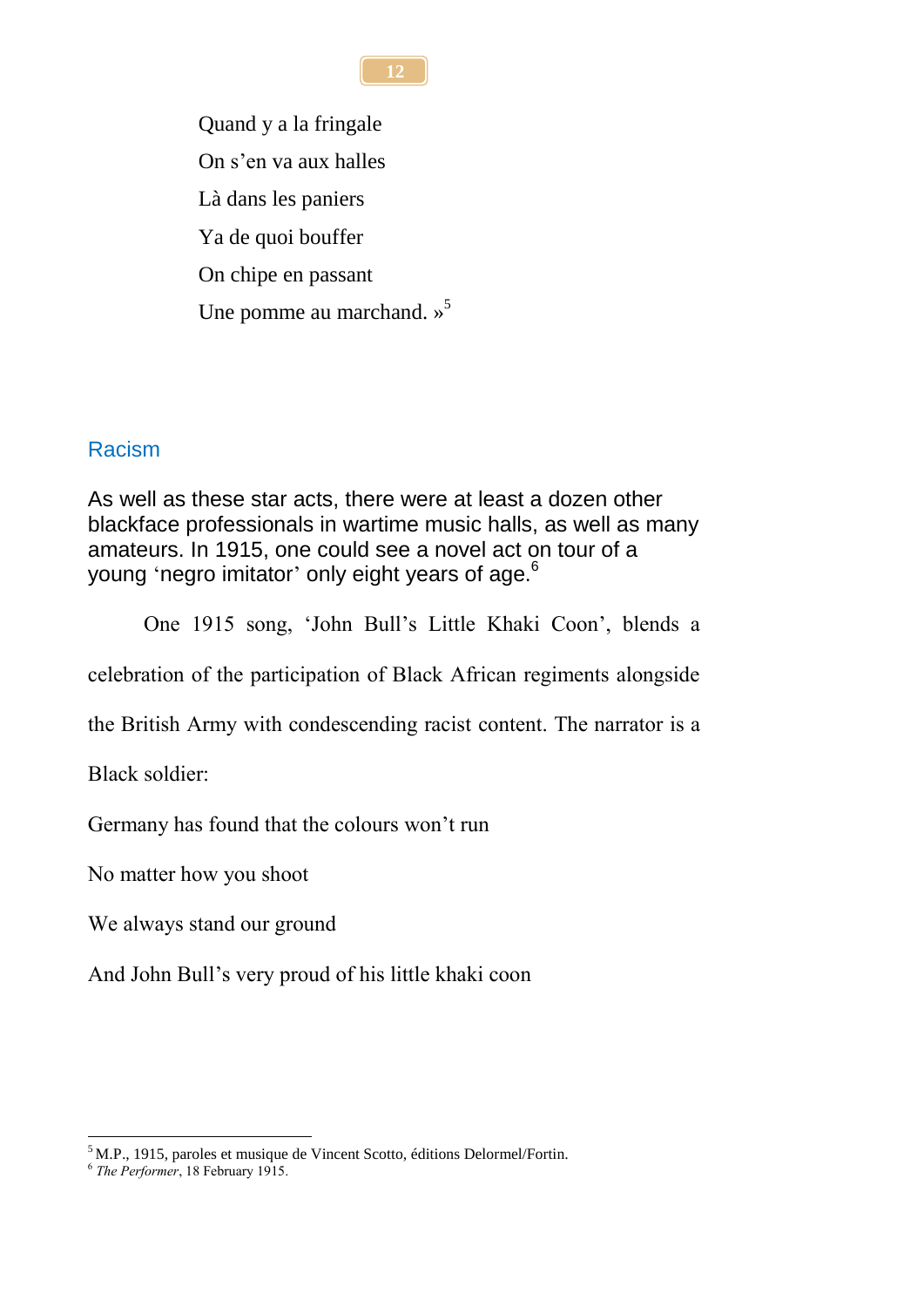Comic stupid Irishmen appear in songs such as 'Paddy Maloney's Aeroplane' (1915), in which Maloney claims to have invented a plane which has remarkable technology: His corrugated iron-plated wonderful machine Scatters a thousand frizzly wigs on every submarine With telescope and microscope, Maloney says it's right That he can see the enemy when they are out of sight!

#### Pride and identity

It is worth noting that the revue Irish, and Proud of It Too! inspired several other revues of a similar type, singing the praises of other communities and identities. Lancashire, and Proud of It was a success in the North,<sup>7</sup> and in 1915 the revue Jewish and Glad of It! played in London;<sup>8</sup> Scotch and Cockney followed in 1917.<sup>9</sup> Each was dedicated then to significant sections of the working-class audience, and followed a similar formula of playing on some of the positive stereotypes of the groups.

#### Anti-German songs

**13**

<sup>1</sup> <sup>7</sup> *Burnley Express*, 19 February 1916.

<sup>8</sup> *The Era*, 19 May 1915.

<sup>9</sup> *The Era*, 3 January 1917.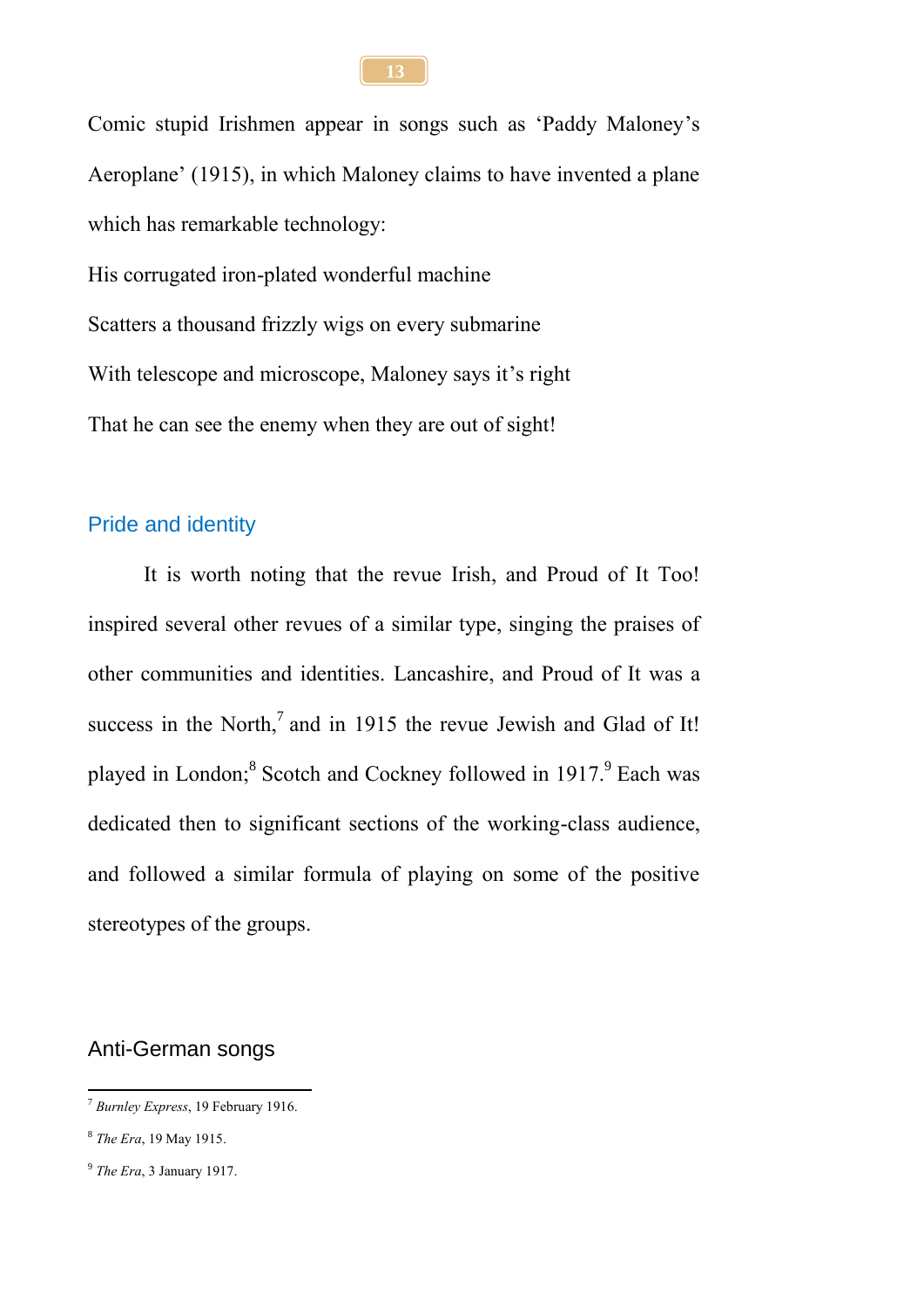

GB In 1915, he sang a very successful war song, 'Me Old Iron

Cross', mocking the Kaiser and the German bravery medal:

I'm the bloke that broke the bank at Monte Carlo I'm the hero of a dozen dirty nights I went down in a submarine to give the Kaiser one It went off bang and up I went and landed in the Sun There I met the Kaiser and he said, 'I'm up the stick If you can get me out of here I'll treat you mighty quick.

Compare France 1915 Melodramatic song to show that dogs have more of a heart than do Germans (le chien du boche)

Songs about how wonderful war is and realism about the experience of war

Songs about women's fear

- fiancée's letter 1914 which says every time I hear some boy

has died I'm afraid it will be you

- song 1915 about mothers whose sons have been killed, who curse the Kaiser

Sexy songs about Rosalie la baïonette – song by Theodor

Botrel which was given away as a free supplement to the « petit

journal », one of the most important Parisian daily newspapers,

which sold 800 000 copies a day.

Elle adore entrer en danse Quand, pour donner la cadence - Verse à boire ! - A préludé le canon Buvons donc !

La polka dont elle se charge S'exécute au pas de charge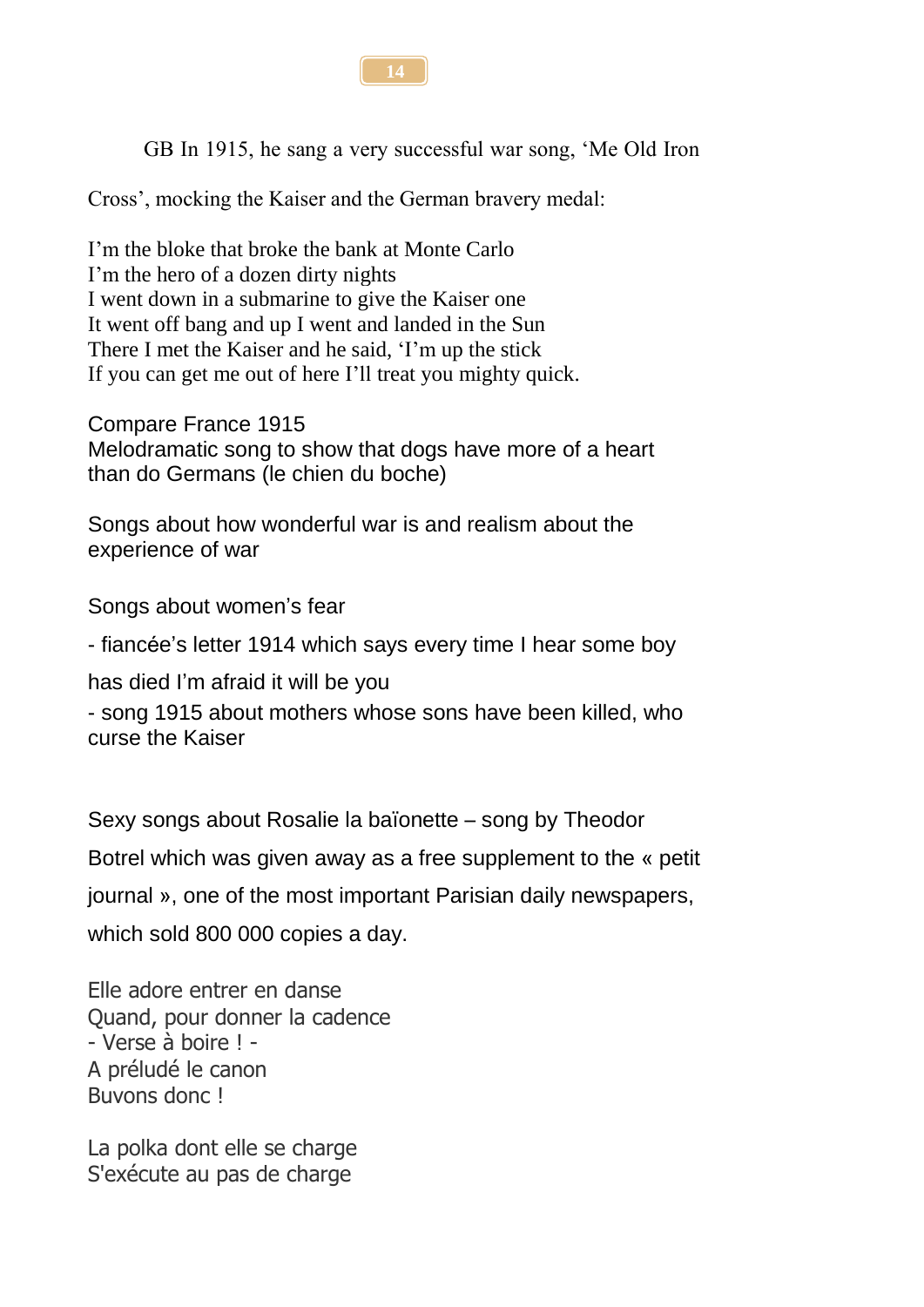#### **15**

- Verse à boire ! - Avec tambours et clairons Buvons donc !

Another song, written in 1915 « ma petite Mimi » was a love song to a machine gun

À la guerre, on n'peut guère Trouver où placer son coeur Et vivre ainsi sans p'tite femme Quand l'aut' semaine, j'eus la veine D'être nommé mitrailleur Ma mitrailleuse, ô bonheur Devint pour moi l'âme soeur.

- Refrain - Quand elle chante à sa manière Taratata, taratata, taratatère Ah que son refrain m'enchante, C'est comme un zoiseau qui chante Je l'appell' "la Glorieuse" Ma p'tit' Mimi, ma p'tit' Mimi, ma mitrailleuse Rosalie m' fait les doux yeux Mais c'est ell' que j'aim' le mieux.

One song written in 1915, but not approved by the censor (Simon 95) in which the narrator declares that the French soldiers will rape the beautiful German women just as beautiful French women have been raped by German soldiers

#### What were the reasons for the main differences?

We would not want to find answers only in stereotypes of the sexy French and the inhibited English.

The French star if he was the key player at a particular café concert perhaps had more artistic control than a GB star touring the country with a fifteen minute turn

The power of respectability was not the same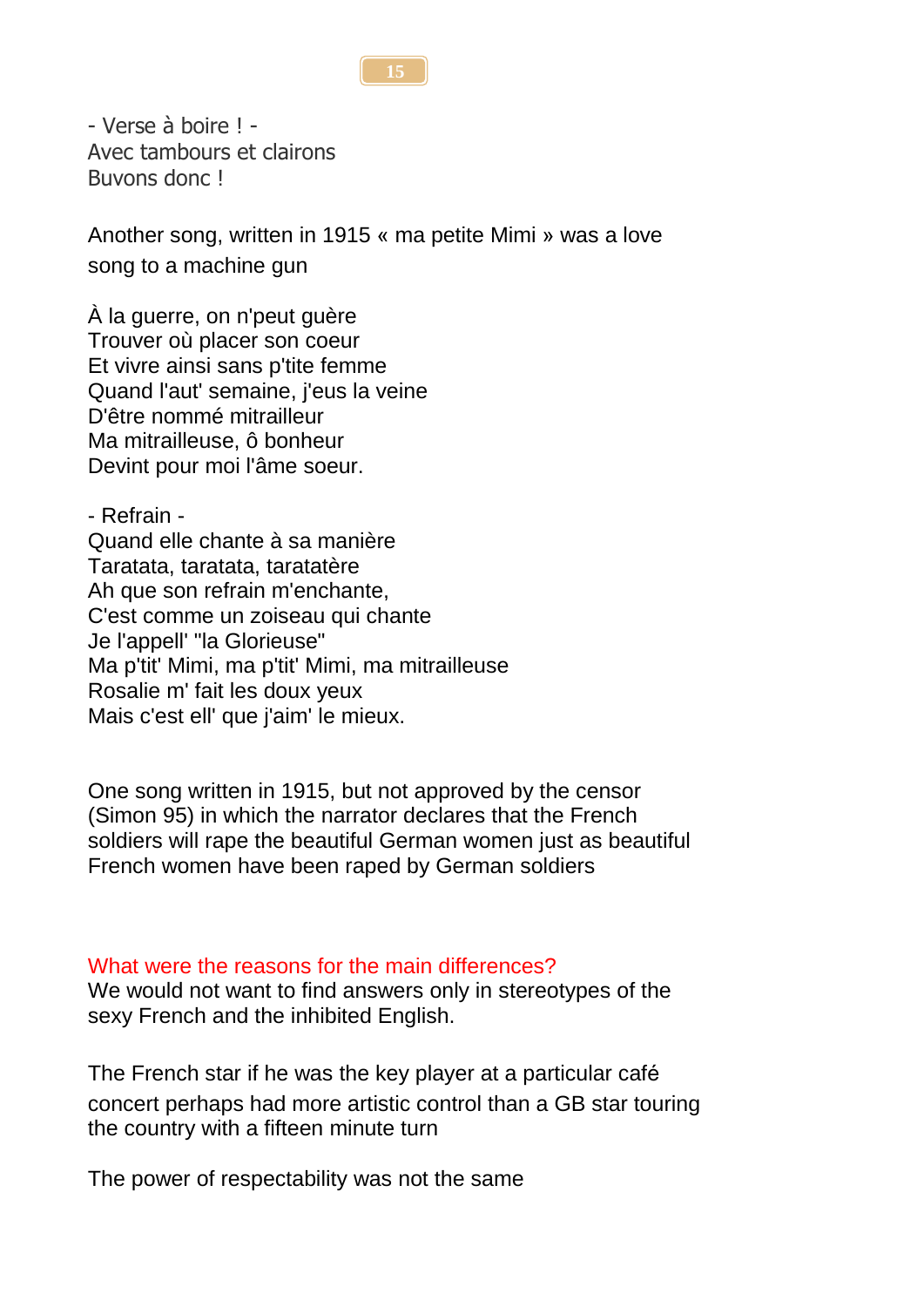In Britain in 1915, and for decades before and after, respectability was a major ideological force. But in France although of course there were always attempts by elites to urge working class people to follow their tastes and manners, this was not configured as a major ideological force .

In December 1915, the manager of a Birmingham music hall was fined by magistrates after there were complaints about three songs sung by Harry Champion. Champion denied the charge of vulgarity, but admitted that he sometimes changed the words of his songs to make the audience laugh.<sup>10</sup>

This is why, when you search in Google for « respectable working class » you find 17 000 results, and for the French equivalent you only find 123

The power of natalisme was not the same.

There are a series of nataliste songs, like this one from 1915 (Simon 202)

We need children, pile soft hem, kilos of them We need boys and we need girls The place should be crawling with them, swarming with them The pavements full of them

Let's go, don't be layabouts

France needs children !

And another (Simon 204) explains that the soldier on leave doesn't sit about but does his duty to repopualte France. There are several such songs (204-205)

There is a 1915 French song making jokes about the importance of having contraception ready for when you are on

**16**

<sup>&</sup>lt;u>.</u> <sup>10</sup> *The Guardian*, 21 December 1915.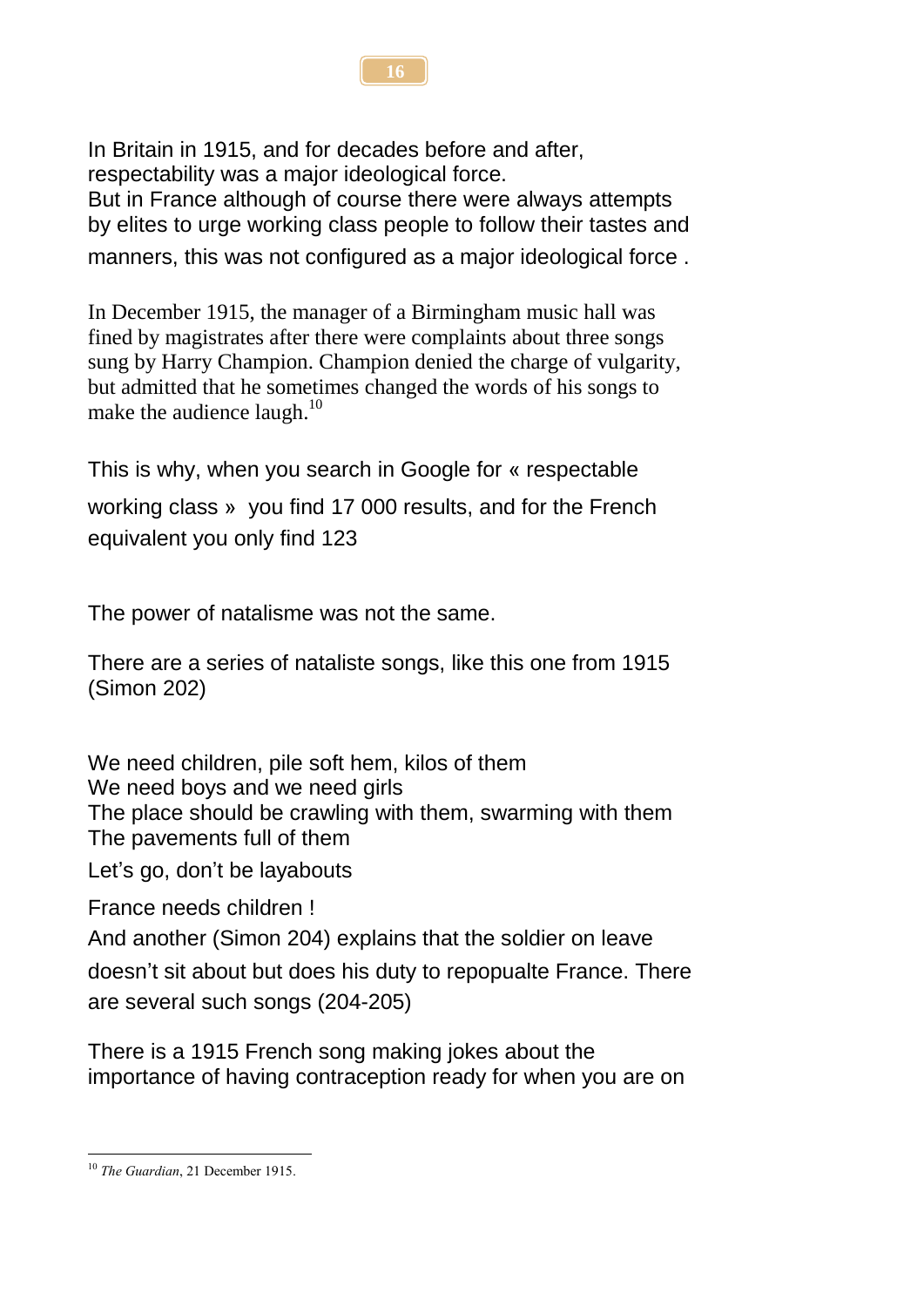

leave : this is censored, because using contraception is refusing to make a baby for the fatherland

### Anti-German feeling was not the same

There was a tradition of anti-German songs, demanding revenge for the annexation to Germany in 1870 of Alsace and Lorraine. But also the political response to the debacle of 1870 was the institution of compulsory military service.

By 1914 all French men did three years compulsory military service ( British men did none). Furthermore, in a largely rural country, as France was, such military service was an important point of socialbility, perhaps the only time a man expected to leave his home region. And it was also a source of many songs about drinking, friendship, and hating Germans

Whereas there were , in Britain in 1914 many thousands of Germans , often very well considered by the local population. IN particular the « German bands » were an institution in popular music (and indeed they appear in the pre-war popular hit song « Down at the Old Bull and Bush »

## HANDOUT **British pop songs in 1915, some examples of titles**

Of 155 songs from this year easily classified into a category, 37 were love songs; 51 songs were directly about the war (including some patriotic songs); 6 about singing or music or the profession; 3 about food and drink; 22 speaking of Ireland/ Scotland/ Lancashire/ Yorkshire etc; 6 reflecting on women's new roles; 30 in the category "general humorous".

Of 131 British songs of 1915 for which the singer can be identified, 85 were sung by men and 46 by women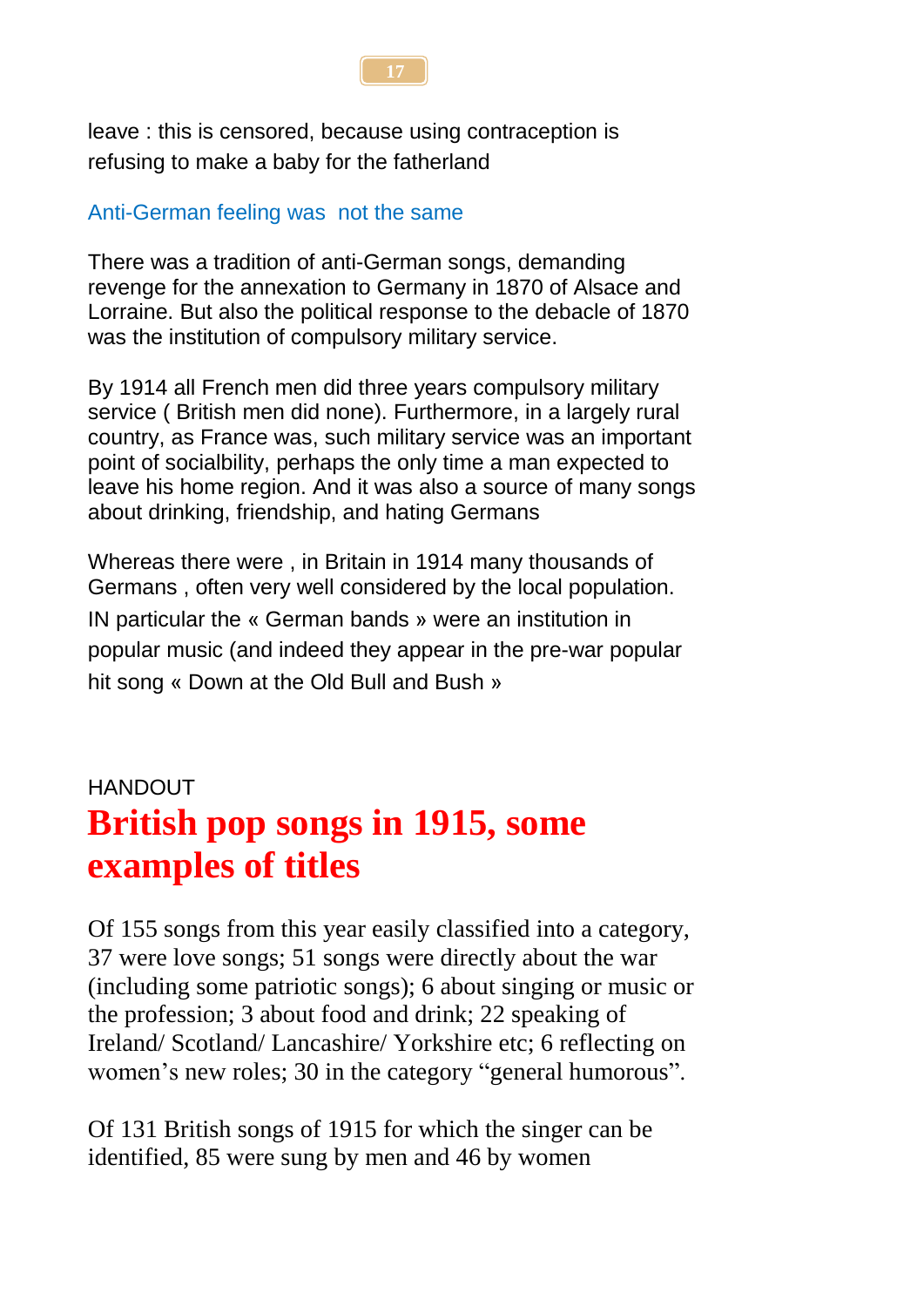## **Love songs**

If you can't get a girl in the summertime; It's the girls that make the seaside; Kitty Murray, I'm in a hurry; My dapper little flapper

Don't say I ever made you love me; A broken doll; Is it nothing to you?; Everybody loves me but the girl I love; I ain't got nobody; Hearts are sometimes more than playthings;

Give me your answer, dear, before I go; Little Rosalie, My Pretty Refugee; Now you've got your khaki on; On our happy wedding day;

My bonnie lassie ; My dusky princess; My girl from Slumber Town; Normandy girl. Portobello Lass; You're going back to your girl in London

Meet me at the corner of the street; Meet me by Moonlight, Mary;

You've got me and I've got you; Nobody else but you; Just we two and the moon; Just one kiss, just another one It's lovely to be in love; I want loving all the time; If I thought you loved me; Somebody knows, somebody cares.

## **Songs about the war**

Once the Kaiser's army; All the boys in khaki get the nice girls;

Auld Mother Scotland. : (They lie far awa' frae their ain native land.); Cockney in khaki; Mister Sergeant Michael Donoghue ; Michael O'Leary V.C Laddie in Khaki; We're all North Country lads and lasses; Bravo territorials; Follow the Sergeant I'm giving up my job to the Kaiser I didn't raise my boy to be a soldier ; Kitchener's boys; Mother's sitting knitting little mittens for the navy; Our Whistling Tommies; Sons of the Empire ; Patty proudly packs for privates prepaid paper parcels When we've wound up the watch on the Rhine; Somewhere in France, dear Mother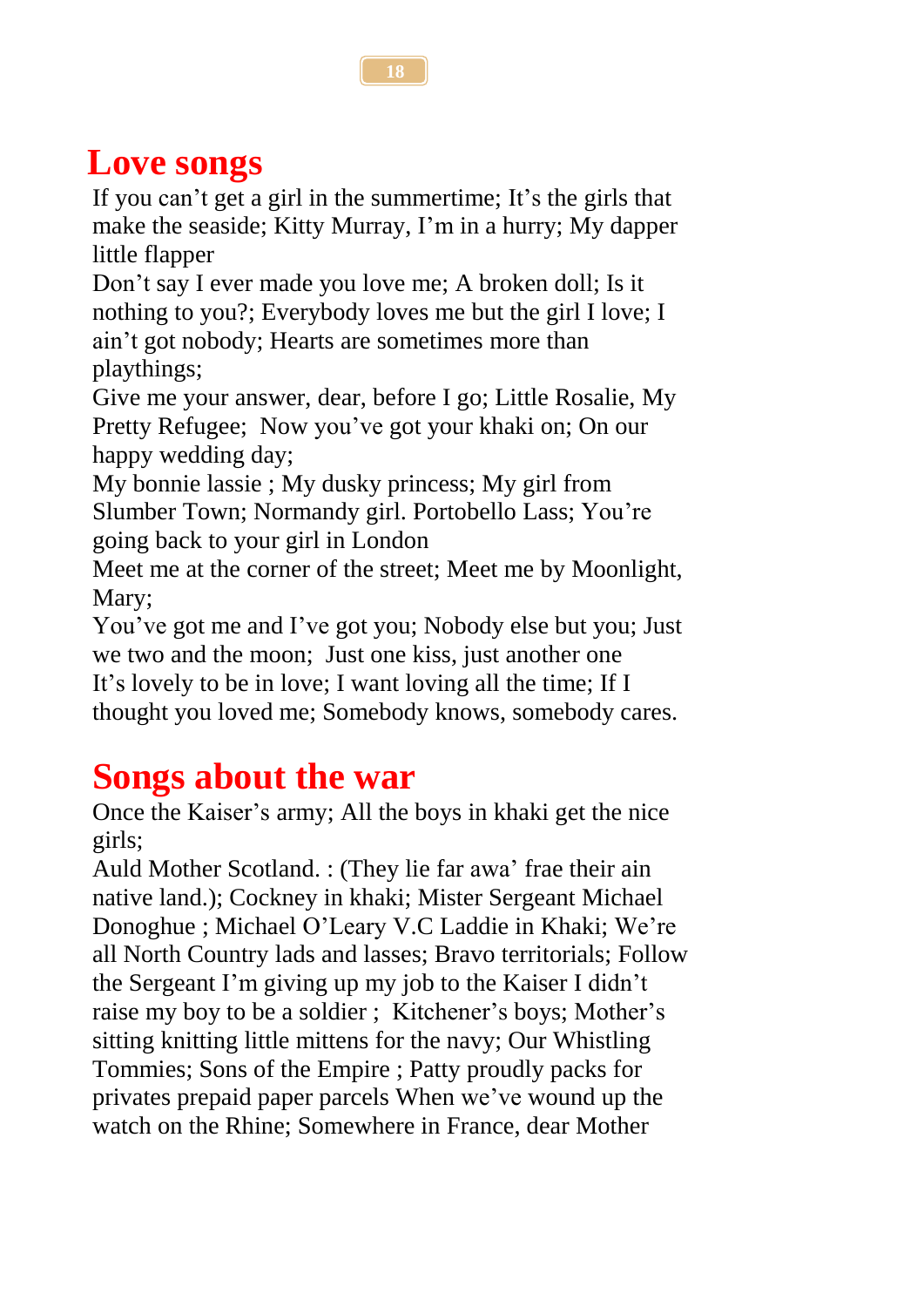Tommy in the Trenches; Tommy's learning French; We'll never let the old flag fall; Cassidy-private Michael Cassidy ; Pack up your troubles ; Our Brave Navy ; the Kaiser's gramophone; ; Our British soldier; The man behind the rifle Be a soldier, lad of mine; Tell my daddy to come again; Be a man

All together shout bow wow wow (the British bulldog's bark); Cheer up little soldier man ! ; While the British Bulldog's watching at the door

God give us victory; We must all fall in; The traditions of the Navy; While dodging German bullets in the trenches; Who's going to volunteer; When the war is over, mother dear; In these hard times

## **Role of women**

The Ladies Football Club; The Editress; Which Switch Is the Switch, Miss, for Ipswich?; If the Girlies Could Be Soldiers;Dance of the Fire Brigade Girls; Woman's opinion of man

# **Singing, music or entertainment**

'Twas an old-fashioned song he was singing; Any old song my mother sings I love a piano If you want to get on in revue; Ragtime Ragshop That sentimental ornamental oriental tune;

## **Food, drink and fun**

Little bit of cucumber, Bread and Marmalade; A little of what you fancy does you good

## **Dreaming of far away**

A prairie life for me; Alabama jubilee; Just try to picture me Back Home in Tennessee; Somewhere in Sunset Land; Road